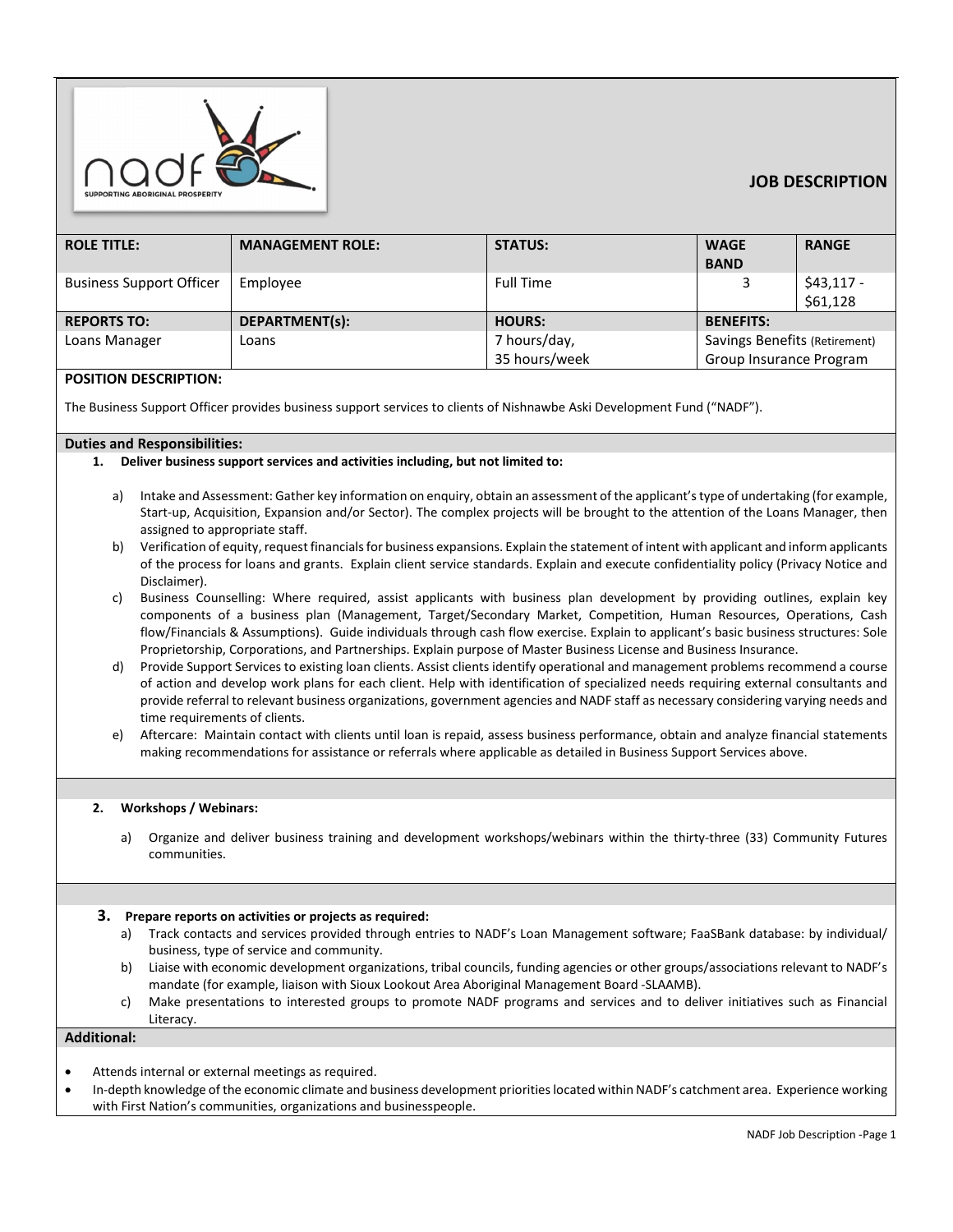

# **JOB DESCRIPTION**

| <b>QUALIFICATIONS REQUIRED:</b> |                                                                             | <b>SKILLS REQUIRED:</b> |                                                                                                                                      |  |  |  |
|---------------------------------|-----------------------------------------------------------------------------|-------------------------|--------------------------------------------------------------------------------------------------------------------------------------|--|--|--|
| Minimum required:               | Secondary school diploma. Completion                                        | a)                      | Strong Accounting, business planning and business                                                                                    |  |  |  |
|                                 | of a course in Bookkeeping or Accounting                                    |                         | management skills.                                                                                                                   |  |  |  |
|                                 | certification.                                                              | b)                      | Strong problem identification and problem-solving skills.                                                                            |  |  |  |
|                                 |                                                                             | c)                      | Organized and detail oriented.                                                                                                       |  |  |  |
| Required:                       | A post-secondary Business and/or                                            | d)                      | Comprehensive understanding and/or contacts within economic                                                                          |  |  |  |
|                                 | Economic Development diploma.                                               |                         | sectors to have current knowledge of the challenges and                                                                              |  |  |  |
| Preferred:                      | A post-secondary degree in Business,<br>Accounting or Economic Development. | e)                      | opportunities facing entrepreneurs located within NADF's<br>service area.<br>Excellent knowledge and experience using Office 365 and |  |  |  |
| Years of Experience:            | Minimum three (3) years experience in                                       |                         | related products Microsoft offers and the ability to understand                                                                      |  |  |  |
|                                 | small business - entrepreneurs.                                             |                         | a loans management software.                                                                                                         |  |  |  |
| Designation:                    | N/A                                                                         | f)                      | Excellent customer relations, interpersonal and communication<br>skills (written, verbal, and presentation) including                |  |  |  |
|                                 |                                                                             |                         | demonstrated ability to write reports and proposals, and the                                                                         |  |  |  |
|                                 |                                                                             |                         | ability to plan, organize and prioritize, delegate work                                                                              |  |  |  |
|                                 |                                                                             |                         | effectively, strong negotiation skills and prioritize to meet                                                                        |  |  |  |
|                                 |                                                                             |                         | deadlines.                                                                                                                           |  |  |  |
|                                 |                                                                             | g)                      | Ability to work independently and as part of team while                                                                              |  |  |  |
|                                 |                                                                             |                         | consistently presenting a professional attitude and sound                                                                            |  |  |  |
|                                 |                                                                             |                         | judgment.                                                                                                                            |  |  |  |
|                                 |                                                                             | h)                      | Shows good judgment about when to take the initiative and<br>when to obtain direction from their manager.                            |  |  |  |

## **ORGANIZATIONAL RESPONSIBILITIES:**

## **As a representative of NADF, the Employee is responsible for:**

- a) Reflecting and interpreting NADF's Mission Statement, Vision, Values and Ethics.
- b) Is aware of and in support of NADF core values.
- c) Adhering in accordance with relevant legislation and Agency's policies and procedures.
- d) Adherence to Generally Accepted Accounting Principles ("GAAP").
- e) Maintaining the strictest of confidence to NADF clients, files, or other dealings, and with all personnel; both confidential internal records and proceedings.
- f) Developing and maintaining respectful, cooperative, working relationships as a member of NADF's team and with partners, agencies and clients.
- g) Develops and implements a detailed work plan with time-based objectives and results that are concrete, specific, and measurable.
- h) Understanding his/her role and responsibilities, maintain a safe workplace and reducing workplace injuries.
- i) Willing to acquire new skills, knowledge and understands learning new skills is a development as part of the job.
- j) Knowledge of the people, culture, history of Nishnawbe Aski Nation.
- k) Ability to speak Cree, Oji-Cree, or Ojibway would be considered an asset.
- l) Comprehensive understanding and/or contacts within economic sectors to have current knowledge of the challenges and opportunities facing entrepreneurs located within NADF's catchment area.
- m) Experience working with First Nation's communities, organizations and businesspeople.
- n) Participating constructively in the supervision process with the immediate Manager(s).

| <b>Conditions of Employment:</b> |                                                                        | Note:                                                              |  |
|----------------------------------|------------------------------------------------------------------------|--------------------------------------------------------------------|--|
| a)                               | Ability to work flexible hours and extensive travel as determined by   | This position description is not intended to be all-inclusive. The |  |
|                                  | the Loans Manager in relation to service requirements.                 | employee may perform other related duties as required to meet the  |  |
| b)                               | Must have a valid driver's license, reliable vehicle and the required  | ongoing needs of the organization.                                 |  |
|                                  | vehicle insurance as set out in the Employee Personnel Policy.         |                                                                    |  |
| c)                               | Must be willing and able to travel by air and road to remote and rural |                                                                    |  |